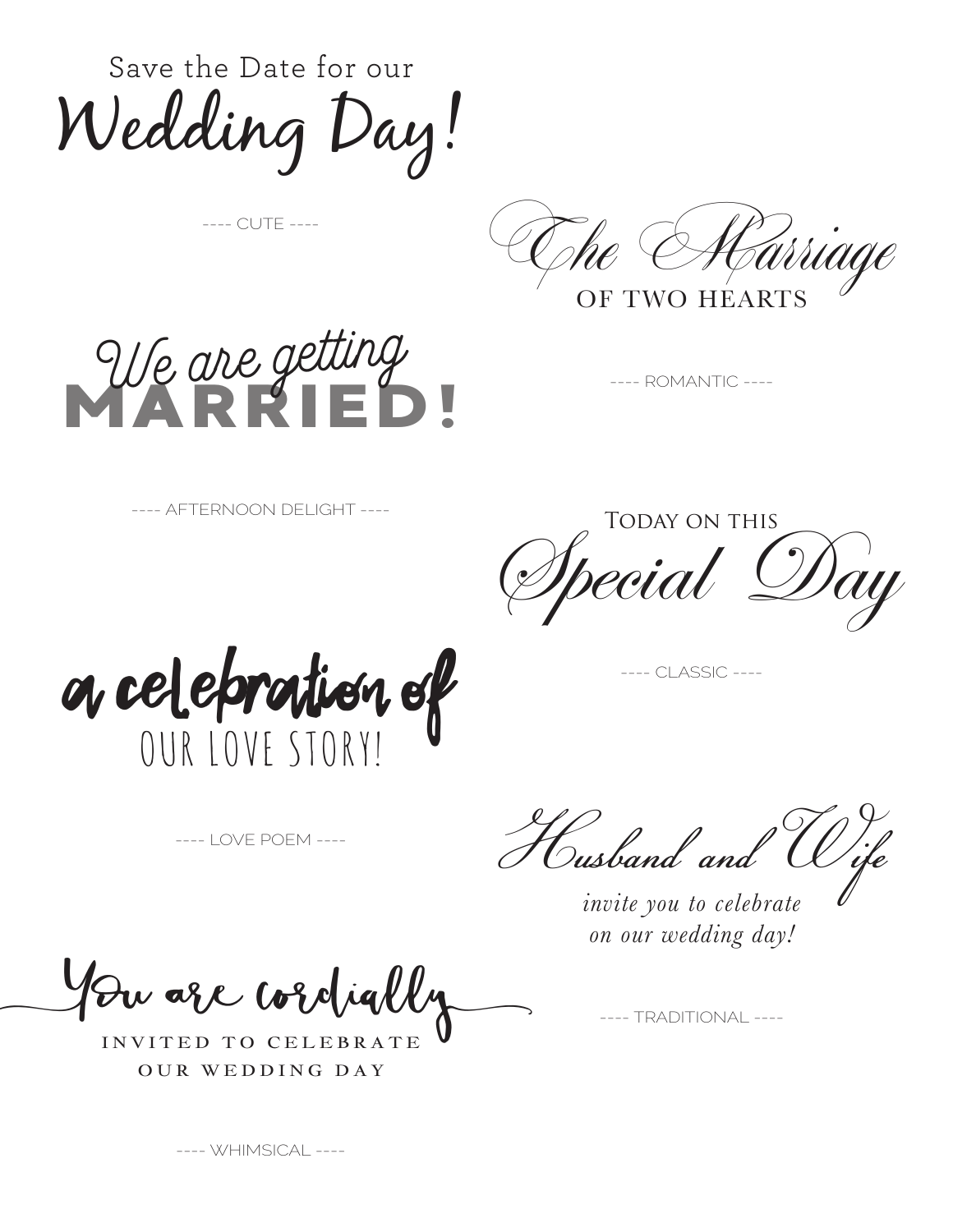## Married Life THE BEST IS YET TO COME!

---- DRAMATIC ----

OUR LOVE STORY  $\frac{1}{2}q\widetilde{I}$ 

---- SLEEK ----



Of two very special hearts.

---- DAPPER ----

 *The Union*

*Of two hearts*

Jura Horste

ONE LOVE STORY!

---- SWEET ----

---- CONTEMPORARY ----

T o d a y o n t h i s

Special Day

we cordially invite you

---- ELEGANT ----

A celebration of  $\int$ Sur 4 1. Constant ove & Marriage